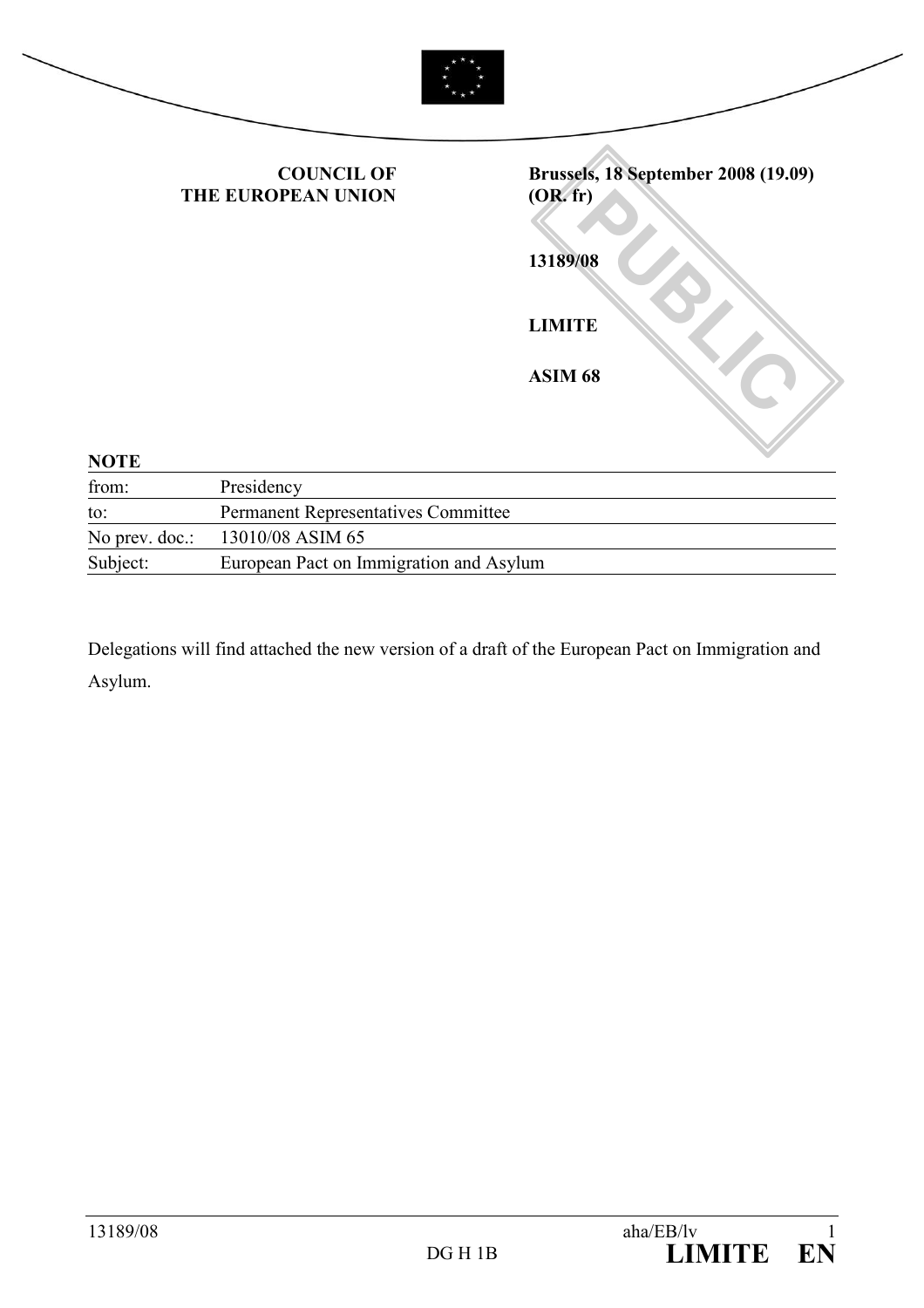#### European Pact on Immigration and Asylum

In the last half-century, the political and civilisational project that underlay the establishment and deepening of the European Union has achieved considerable progress. One of the most remarkable benefits of this enterprise is the creation of a wide area of free movement that now covers most of Europe. This development has provided an unprecedented increase in freedom for European citizens and nationals of third countries, who travel freely across this common territory. It is also a major factor for growth and prosperity. Recent and future enlargements of the Schengen Area are further strengthening the freedom of movement for individuals.

International migration is a reality that will persist as long as there are differentials of wealth and development between the various regions of the world. It can be an opportunity, because it is a factor of human and economic exchange, and also enables people to achieve what they aspire to. It can contribute decisively to the economic growth of the European Union and of those Member States which need migrants because of the state of their labour markets or of their demography. Not least, it provides resources for the migrants and their home countries, and thus contributes to their development. The hypothesis of zero immigration is both unrealistic and dangerous.

In December 2005, the European Council adopted the Global Approach to Migration, and considers it still relevant. It reaffirms its conviction that migration issues are an integral part of the EU's external relations and that any harmonious and effective management of migration must be comprehensive, and consequently address the organisation of legal migration and the control of illegal immigration as ways of encouraging the synergy between migration and development. The European Council is convinced that the Global Approach to Migration can only make sense within a close partnership between the countries of origin, transit and destination.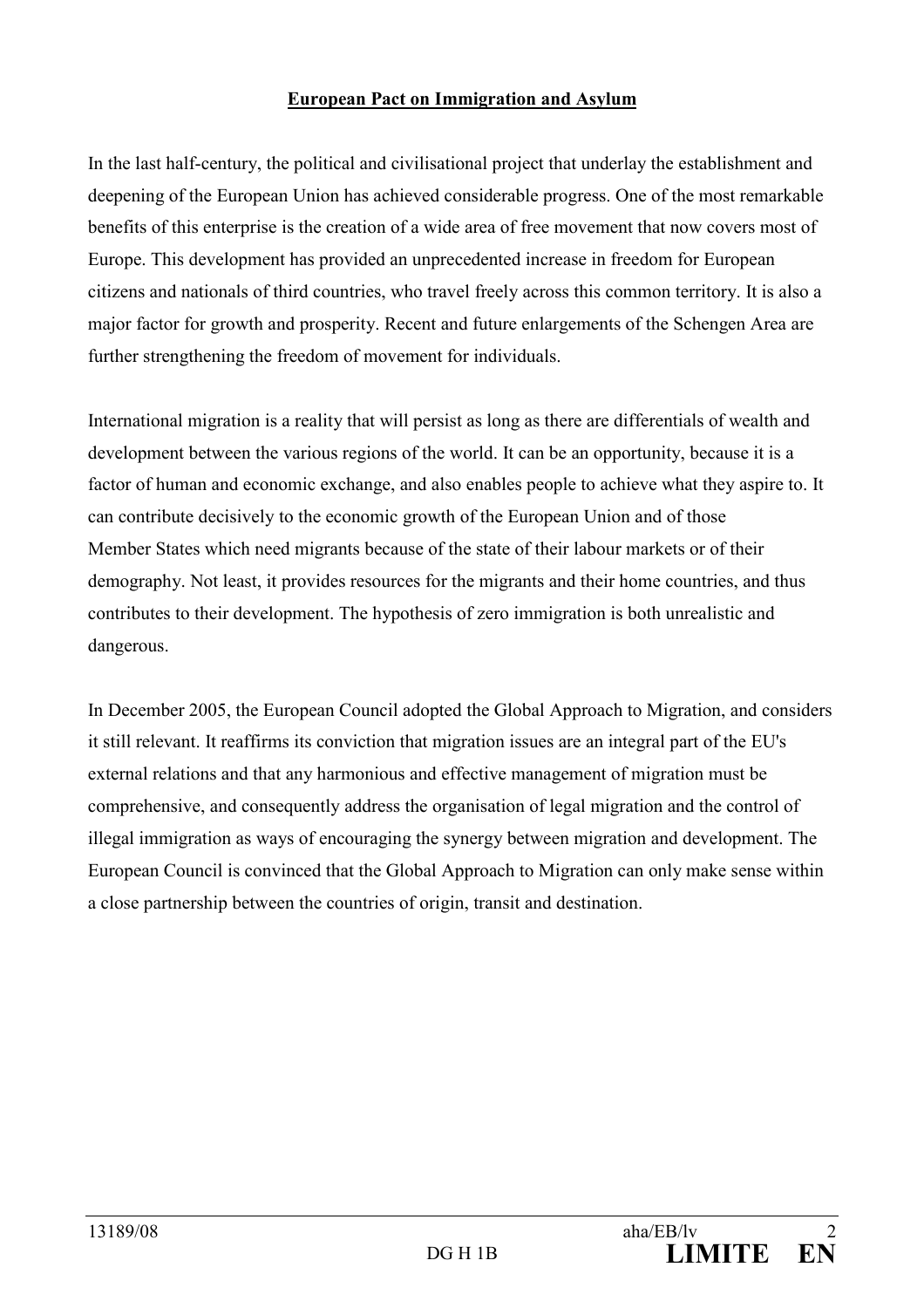The European Union, however, does not have the resources to decently receive all the migrants hoping to find a better life here. Poorly managed immigration may disrupt the social cohesion of the countries of destination. The organisation of immigration must consequently take account of Europe's reception capacity in terms of its labour market, housing, and health, education and social services, and protect migrants against possible exploitation by criminal networks.

The creation of a common area of free movement also brings Member States new challenges. One Member State's actions may affect the interests of the others. Access to the territory of one Member State may be followed by access to the others. It is consequently imperative that each Member State take account of its partners' interests when designing and implementing its immigration, integration and asylum policies.

EU Member States have sought for some twenty years to bring their policies in these areas closer together. The European Council welcomes the progress already made in this direction: abolition of internal border controls across most of Europe, adoption of a common visa policy, harmonisation of external border controls and asylum standards, alignment of certain conditions of legal immigration, cooperation in controlling illegal immigration, establishment of the Frontex agency, and setting up of dedicated funds for solidarity between Member States. The European Council particularly welcomes the major advances achieved under the Tampere (1999-2004) and Hague (2004-2009) programmes, which it undertakes to implement fully.

In line with the values that have consistently informed the European project and the policies implemented, the European Council solemnly reaffirms that migration and asylum policies must comply with the norms of international law, particularly those that concern human rights, human dignity and refugees.

Although real progress has been achieved on the path to a common immigration and asylum policy, further advances are necessary.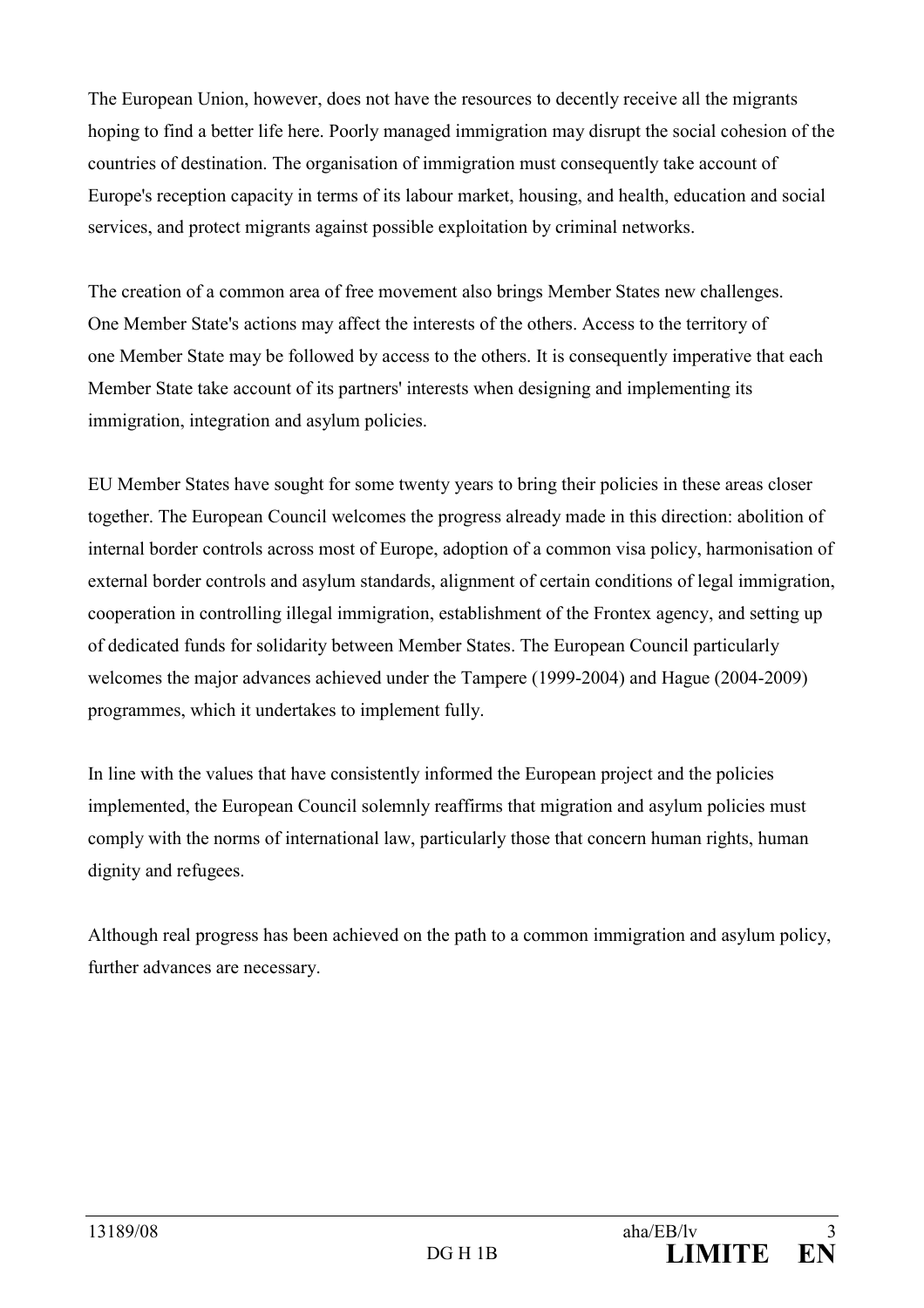Convinced that a consistent approach is essential so as to include the management of migration among the European Union's global objectives, the European Council considers that the time has come, in a spirit of mutual responsibility and solidarity between Member States and of partnership with third countries, to give a new impetus to the definition of a common immigration and asylum policy that will take account of both the collective interest of the European Union and the specific needs of each Member State.

In this spirit and in the light of the Commission's communication of 17 June 2008, the European Council has decided to solemnly adopt this European Pact on Immigration and Asylum. Aware that full implementation of the Pact is likely in certain areas to require changes to the legal framework, and in particular to the treaty bases, the European Council makes five basic commitments, which will continue to be transposed into concrete measures, in particular in the programme to follow on from the Hague programme in 2010:

- to organise legal immigration to take account of the priorities, needs and reception capacities determined by each Member State, and to encourage integration;
- to control illegal immigration by ensuring that illegal immigrants return to their countries of origin or to a country of transit;
- to make border controls more effective;
- to construct a Europe of asylum;
- to create a comprehensive partnership with the countries of origin and of transit in order to encourage the synergy between migration and development.

\* \* \*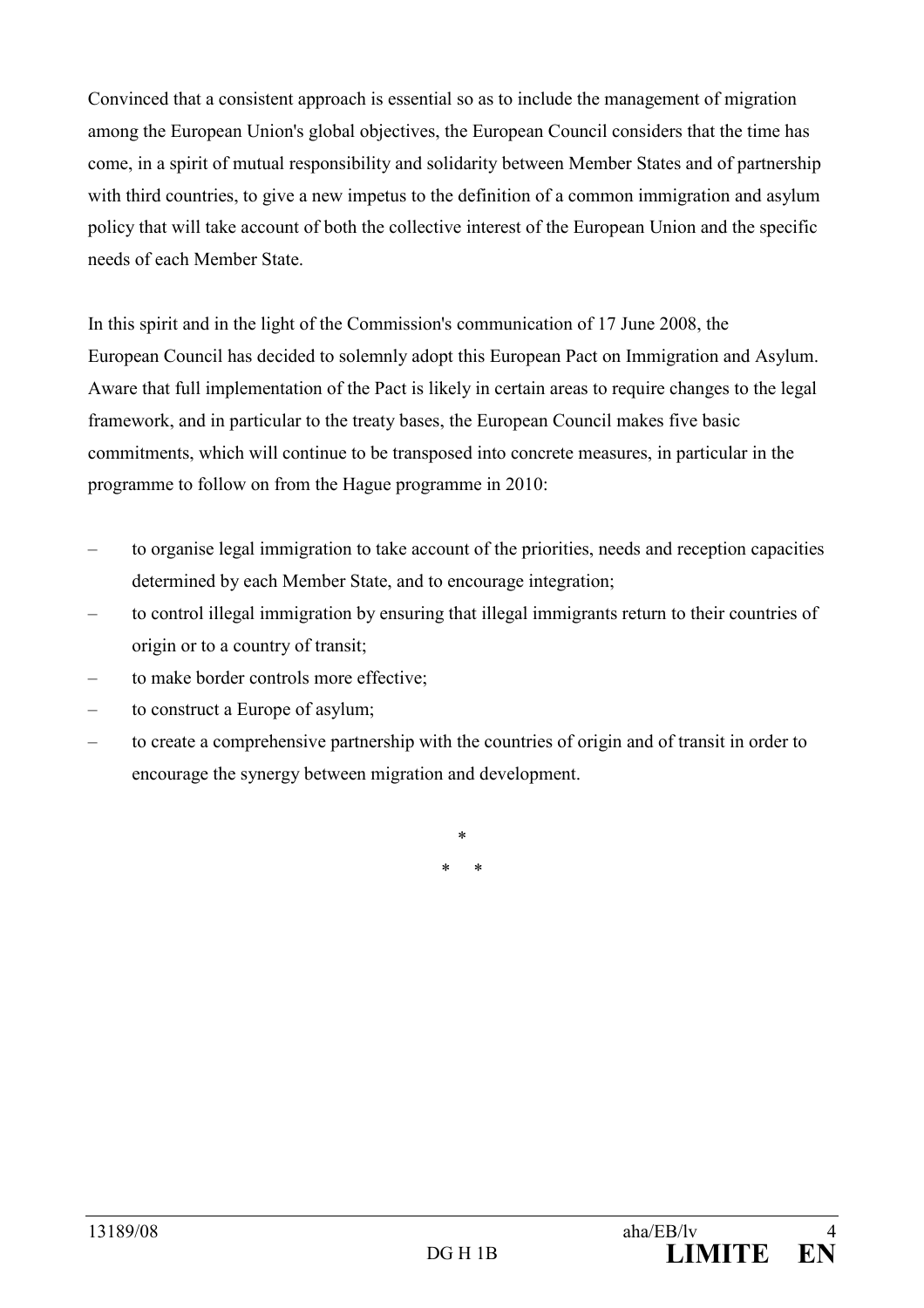### I. Organise legal immigration to take account of the priorities, needs and reception capacities determined by each Member State, and to encourage integration

The European Council considers that legal immigration should be the result of a desire on the part of both the migrant and the host country to their mutual benefit. It recalls that it is for each Member State to decide on the conditions of admission of legal migrants to its territory and, where necessary, to set their number. Any quotas involved might be implemented in partnership with the countries of origin. The European Council calls on Member States to implement an immigration policy that is both managed, particularly with respect to all labour market needs, and concerted, given the impact it may have on other Member States. The European Council stresses the importance of adopting a policy that enables fair treatment of migrants and their harmonious integration into the societies of their host countries.

To that end, the European Council agrees:

- (a) to invite Member States and the Commission to implement policies for labour migration, with due regard to the *acquis communautaire* and Community preference, bearing in mind potential human resources within the European Union, and using the most appropriate resources, which take account of all the needs of the labour market of each Member State, pursuant to the conclusions of the European Council of 13 and 14 March 2008;
- (b) to increase the attractiveness of the European Union for highly qualified workers and take new measures to further facilitate the reception of students and researchers and their movement within the EU;
- (c) to ensure, in encouraging temporary or circular migration, pursuant to the conclusions of the European Council of 14 December 2007, that those policies do not aggravate the brain drain;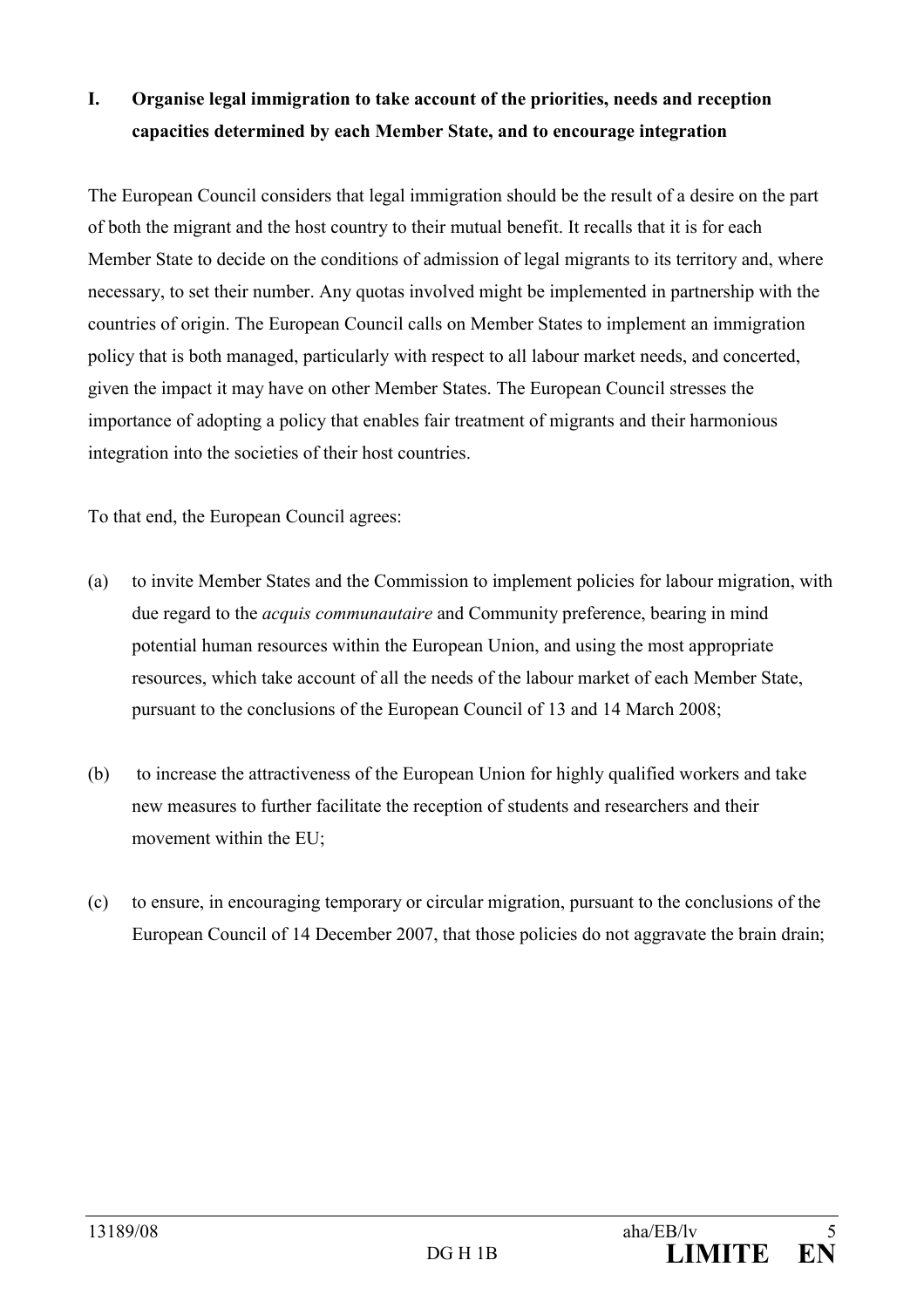- (d) to regulate family migration more effectively by inviting each Member State, in compliance with the European Convention for the Protection of Human Rights and Fundamental Freedoms, to take into consideration in its national legislation, except for certain specific categories, its own reception capacities and families' capacity to integrate, as evaluated by their resources and accommodation in the country of destination and, for example, their knowledge of that country's language;
- (e) to strengthen mutual information on migration by improving existing instruments where necessary;
- (f) to improve information on the possibilities and conditions of legal migration, particularly by putting in place the instruments needed for that purpose as soon as possible;
- (g) to invite Member States, in line with the common principles approved by the Council in 2004, to establish ambitious policies, in a manner and with resources that they deem appropriate, to promote the harmonious integration in their host countries of immigrants who are likely to settle permanently; those policies, the implementation of which will call for a genuine effort on the part of the host countries, should be based on a balance between migrants' rights (in particular to education, work, security, and public and social services) and duties (compliance with the host country's laws). They will include specific measures to promote language-learning and access to employment, essential factors for integration; they will stress respect for the identities of the Member States and the European Union and for their fundamental values, such as human rights, freedom of opinion, democracy, tolerance, equality between men and women, and the compulsory schooling of children. The European Council also calls upon the Member States to take into account, by means of appropriate measures, the need to combat any forms of discrimination to which migrants may be exposed;
- (h) to promote information exchange on best practice implemented, in line with the common principles approved by the Council in 2004, in terms of reception and integration, and on EU measures to support national integration policies.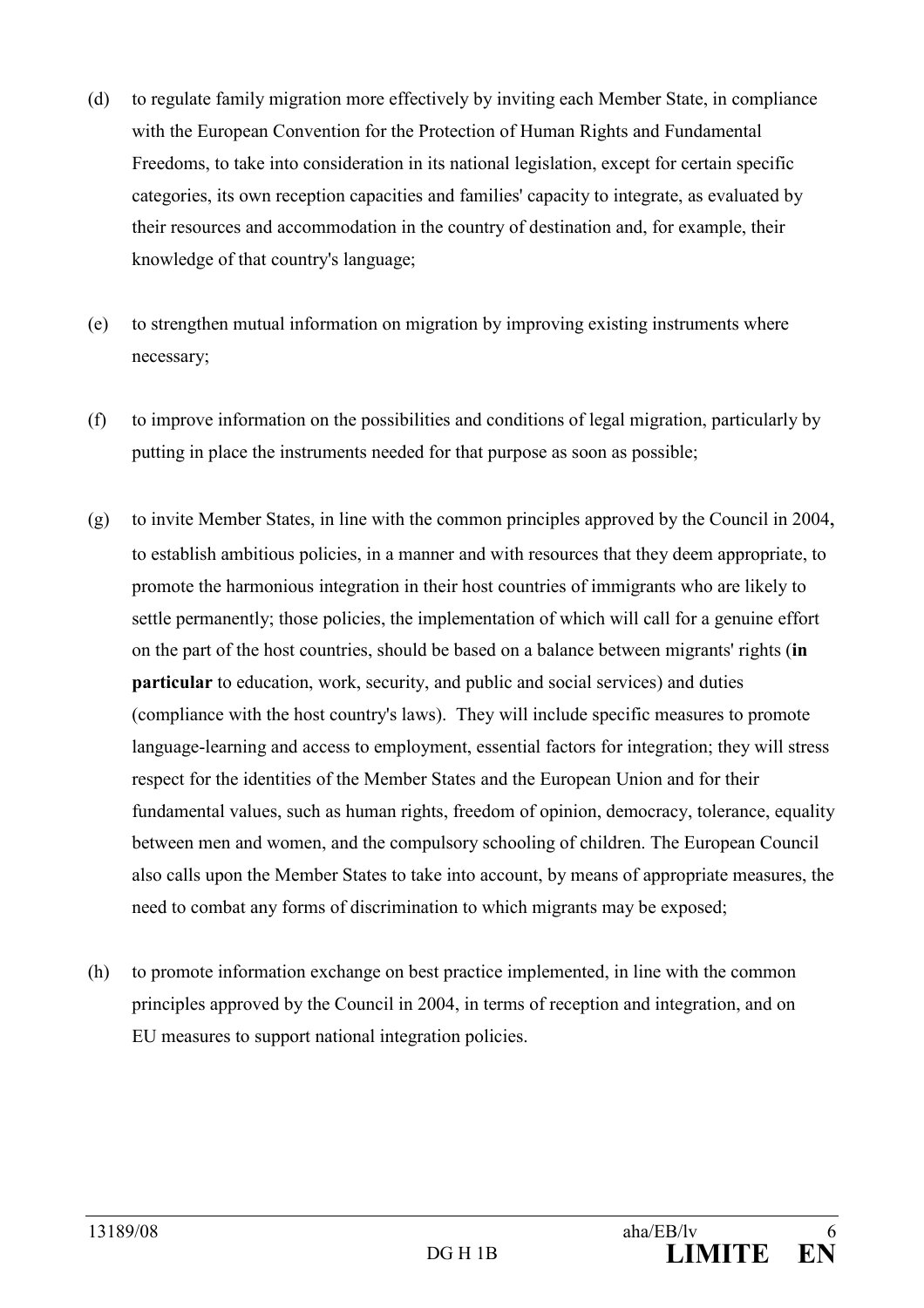## II. Control illegal immigration in particular by ensuring that illegal immigrants return to their countries of origin or to a transit country

The European Council reaffirms its determination to control illegal immigration. It recalls its attachment to the effective application of three basic principles:

- greater cooperation between Member States and the Commission and the countries of origin and of transit in order to control illegal immigration under the Global Approach to Migration is a necessity;
- illegal immigrants on Member States' territory must leave that territory. Each Member State undertakes to ensure that this principle is effectively applied with due regard for the law and for the dignity of the persons involved, giving preference to voluntary return, and each Member State shall recognise the return decisions taken by another Member State;
- all States are required to readmit their own nationals who are staying illegally on the territory of another State.

To that end, the European Council agrees:

- (a) to use only case-by-case regularisation, rather than generalised regularisation, under national law, for humanitarian or economic reasons;
- (b) to conclude readmission agreements at EU or bilateral level with those countries with which this is necessary, so that each Member State has the legal instruments to ensure that illegal immigrants are expelled; the effectiveness of EU readmission agreements will be evaluated; negotiating directives that have not succeeded should be reviewed; Member States and the Commission will consult closely when future EU readmission agreements are negotiated;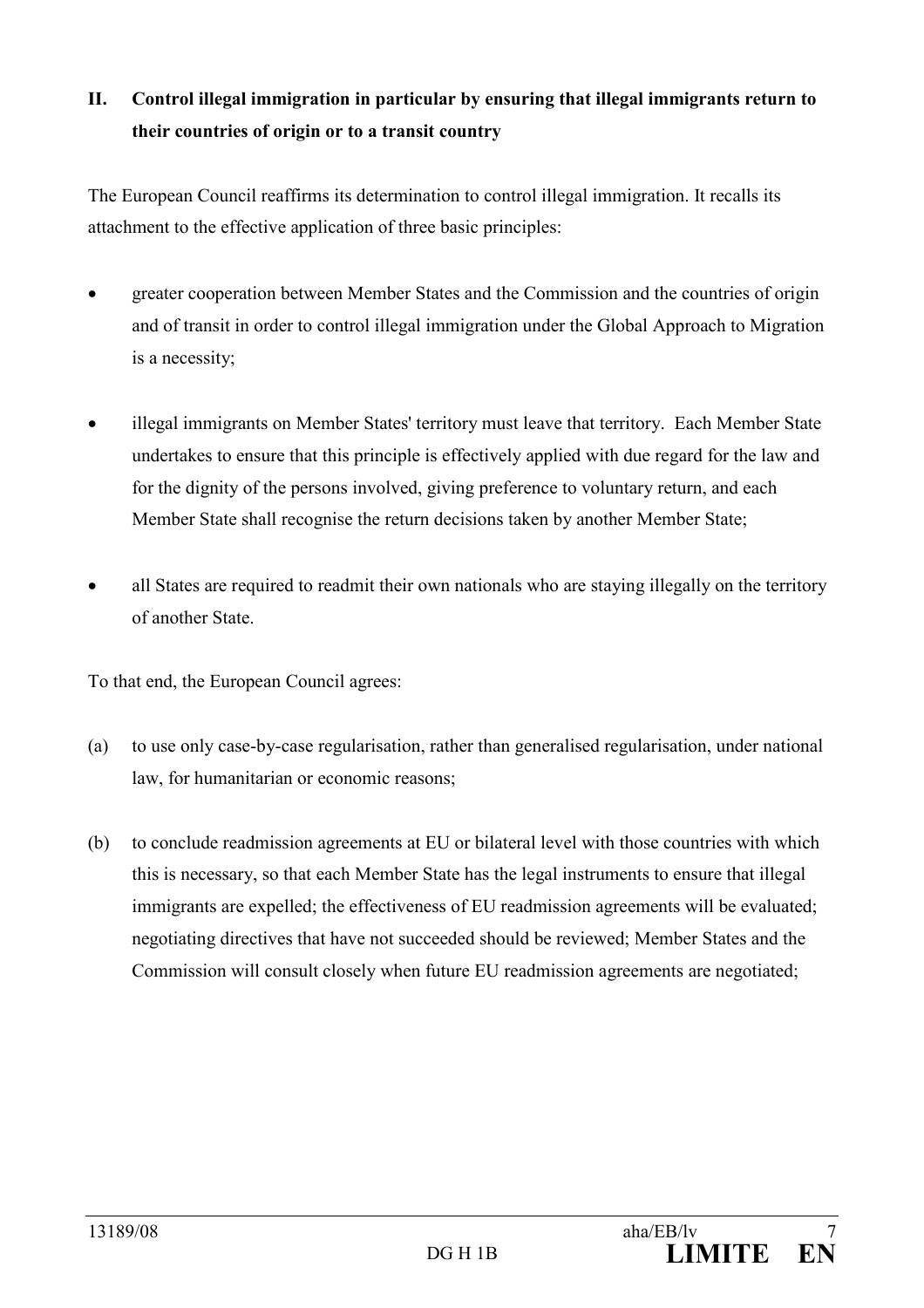- (c) to ensure that the risks of irregular migration are prevented within the framework of the modalities of the policies for the entry and residence of third-country nationals or, where appropriate, other policies, including the modalities of the framework for freedom of movement;
- (d) to develop cooperation between Member States, using, on a voluntary basis and where necessary, common arrangements to ensure the expulsion of illegal immigrants (biometric identification of illegal entrants, joint flights, etc.);
- (e) to step up cooperation with the countries of origin and of transit, under the Global Approach to Migration, in order to control illegal immigration, in particular to follow with them an ambitious policy on police and judicial cooperation to combat international criminal organisations engaged in trafficking migrants and in human trafficking, and to provide better information to communities under threat so as to avoid the tragedies that can occur, particularly at sea;
- (f) to invite Member States, specifically with the support of Community instruments, to devise incentive systems to assist voluntary return and to keep each other informed on this point in order to prevent the fraudulent return to the European Union of those who receive such aid;
- (g) to invite Member States to take rigorous action, also in the interest of the immigrants, by way of dissuasive and proportionate penalties against those who exploit illegal immigrants (employers, etc.);
- (h) to put into full effect the Community provisions pursuant to which an expulsion decision taken by one Member State is applicable throughout the European Union, and, within that framework, an alert for such a decision entered in the Schengen Information System (SIS) obliges other Member States to prevent the person concerned from entering or residing within their territory.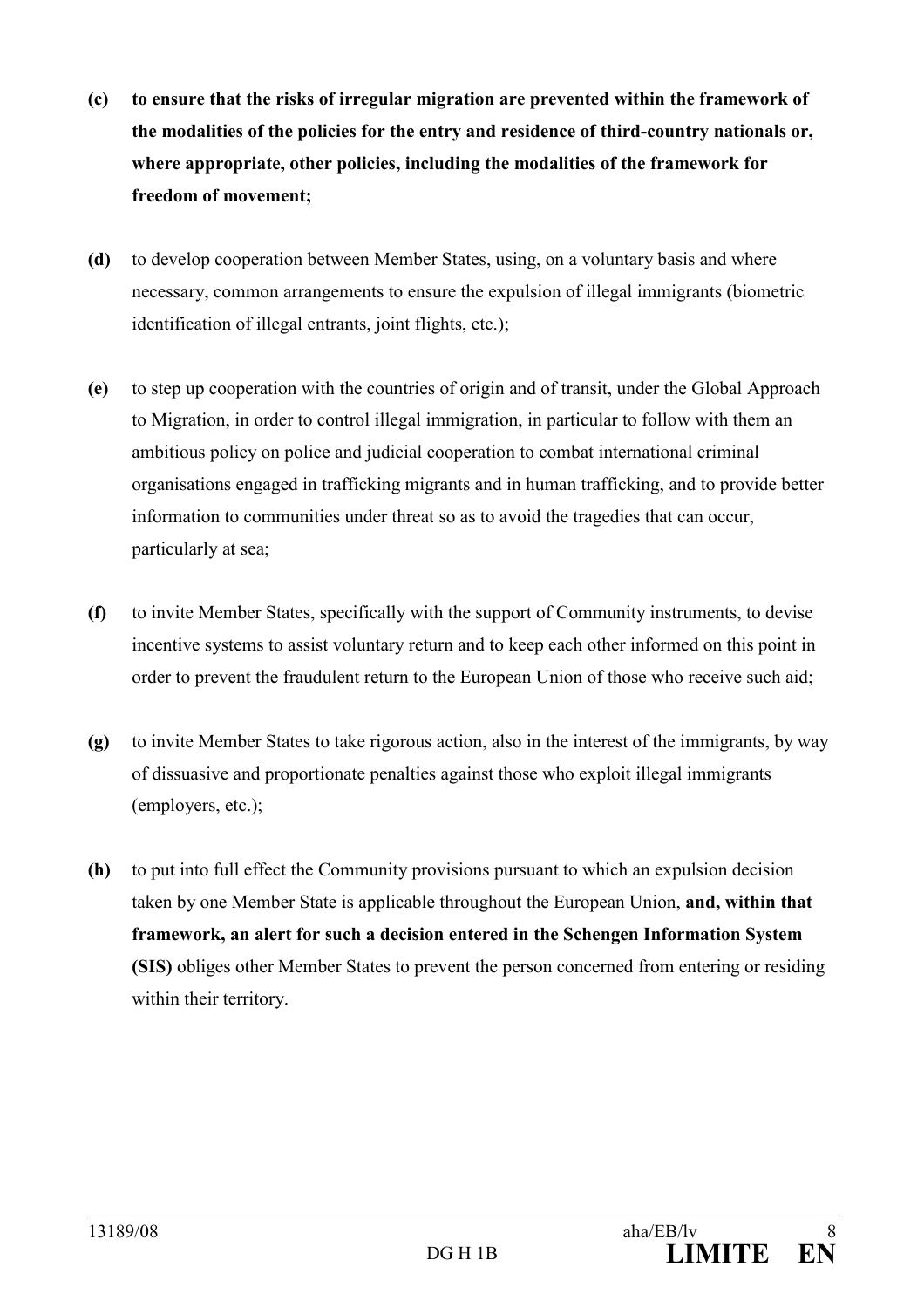#### III. Make border controls more effective

The European Council recalls that each Member State is responsible for the controls on its section of the external border. That control, giving access to a common area of free movement, is exercised in a spirit of joint responsibility on behalf of all Member States. Conditions for granting visas outside the external border should contribute fully to the integrated management of that border. Those Member States whose geographical location exposes them to influxes of immigrants, or whose resources are limited, should be able to count on the effective solidarity of the European Union.

To that end, the European Council agrees to:

- (a) invite Member States and the Commission to mobilise all their available resources to ensure more effective control of the external land, sea and air borders;
- (b) generalise the issue of biometric visas as from 1 January 2012 at the latest, as a result of the Visa Information System (VIS), immediately improve cooperation between Member States' consulates, pool resources as far as possible and gradually set up, on a voluntary basis, joint consular services for visas;
- (c) give the Frontex agency, with due regard for the role and responsibilities of the Member States, the resources to fulfil its mission of coordinating the control of the external border of the European Union, to cope with crisis situations and to undertake, at the request of Member States, any necessary operations, whether temporary or permanent, in accordance, in particular, with the Council conclusions of 5 and 6 June 2008. In the light of the results of an evaluation of the agency, its role and operational resources will be strengthened and a decision may be taken to create specialised offices to take account of the diversity of situations, particularly for the land border to the East and the sea border to the South: creating such offices should on no account undermine the unity of the Frontex agency. Ultimately, the possibility of setting up a European system of border guards may be examined;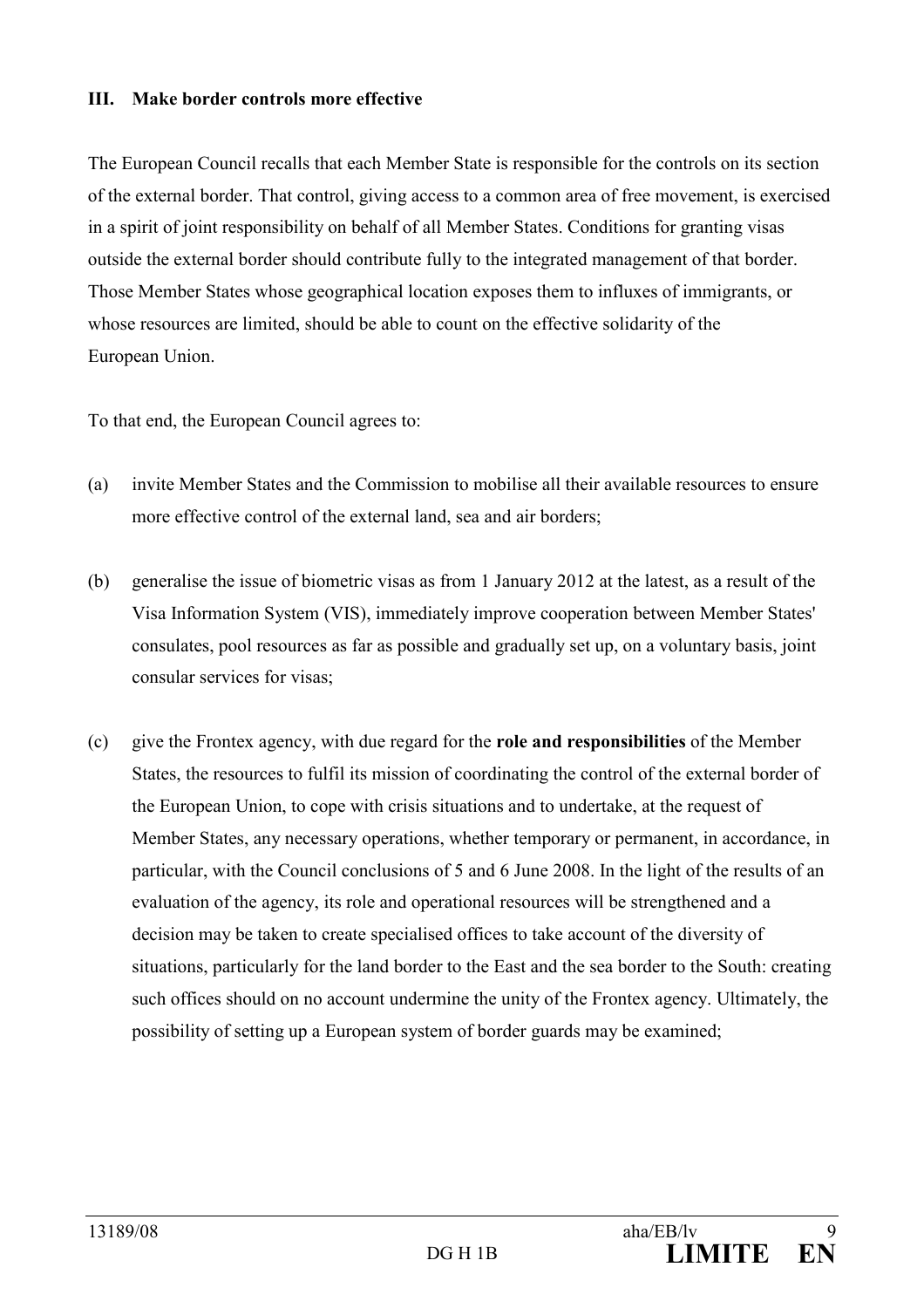- (d) give fuller consideration, in a spirit of solidarity, to the difficulties of those Member States subjected to disproportionate influxes of immigrants and, to that end, invite the Commission to submit proposals;
- (e) deploy modern technological means to ensure that systems are interoperable and to enable the effective integrated management of the external border, in line with the conclusions of the European Council on 19 and 20 June 2008 and of the Council on 5 and 6 June 2008. From 2012, depending on the Commission's proposals, the focus should be on establishing electronic recording of entry and exit, together with a fast-track procedure for European citizens and other travellers;
- (f) intensify cooperation with the countries of origin and of transit in order to strengthen control of the external border and to combat illegal immigration by increasing the European Union's aid for the training and equipping of those countries' staff responsible for managing migration flows:
- (g) improve the modalities and frequency of the Schengen evaluation process in accordance with the Council conclusions of 5 and 6 June 2008.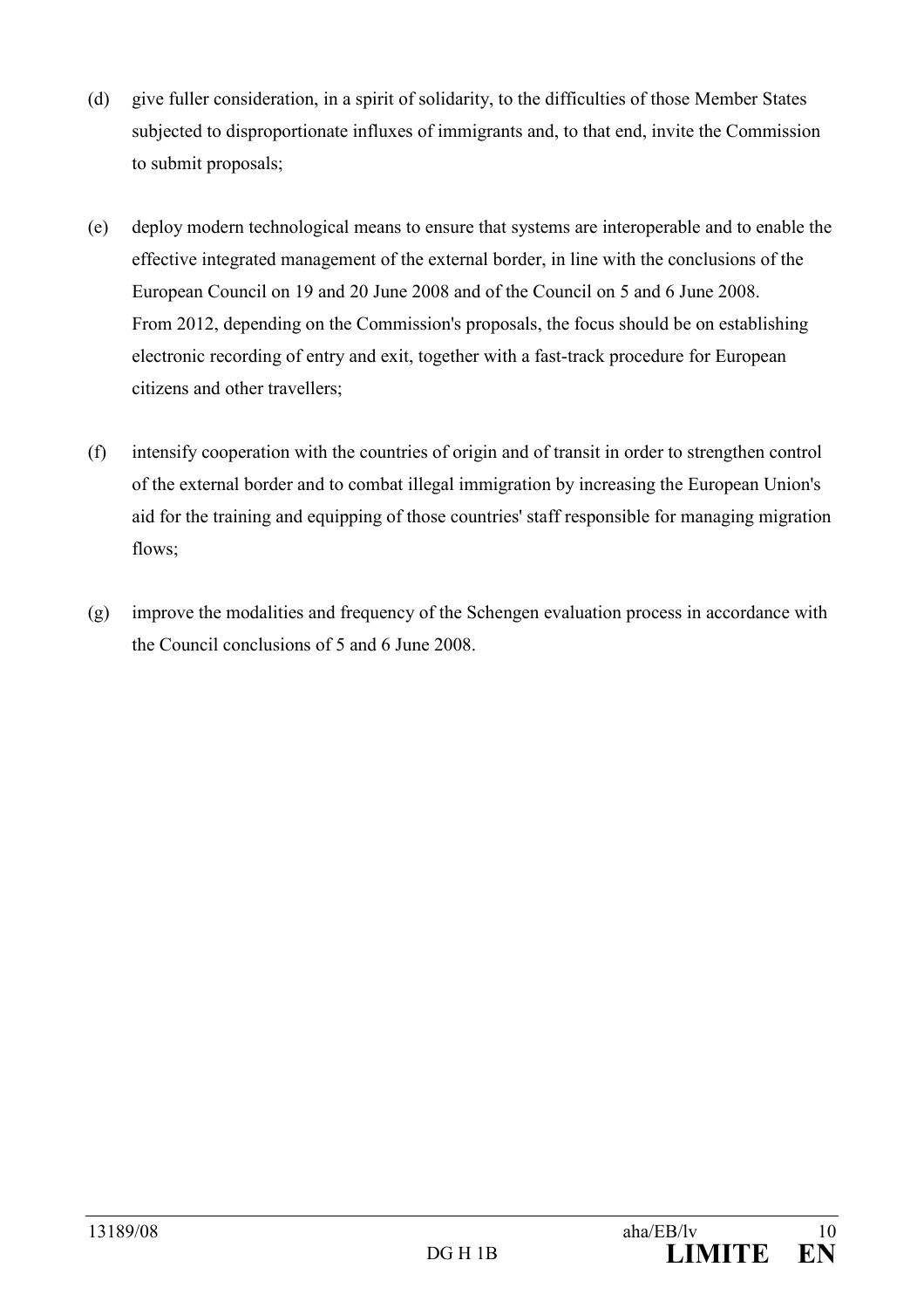#### IV. Construct a Europe of asylum

The European Council solemnly reiterates that any persecuted foreigner is entitled to obtain aid and protection on the territory of the European Union in application of the Geneva Convention of 28 July 1951 relating to the Status of Refugees, as amended by the New York Protocol of 31 January 1967, and other relevant treaties. The European Council welcomes the progress achieved in recent years as a result of the implementation of common minimum standards with a view to introducing the Common European Asylum System. It observes, however, that considerable disparities remain between one Member State and another concerning the grant of protection and the forms that protection takes. While reiterating that the grant of protection and refugee status is the responsibility of each Member State, the European Council considers that the time has come to take new initiatives to complete the establishment of a Common European Asylum System, provided for in the Hague programme, and thus to offer a higher degree of protection, as proposed by the Commission in its asylum action plan. A sustained dialogue should be conducted with the Office of the United Nations High Commissioner for Refugees in this new phase. The European Council stresses that the necessary strengthening of European border controls should not prevent access to protection systems by those people entitled to benefit under them.

To that end, the European Council agrees to:

- (a) establish in 2009 a European support office with the task of facilitating the exchange of information, analyses and experience among Member States, and developing practical cooperation between the administrations in charge of examining asylum applications. That office will not have the power to examine applications or to take decisions but will use the shared knowledge of countries of origin to help to bring national practices, procedures, and consequently decisions, into line with one another;
- (b) invite the Commission to present proposals for establishing, in 2010 if possible and in 2012 at the latest, a single asylum procedure comprising common guarantees and for adopting a uniform status for refugees and the beneficiaries of subsidiary protection;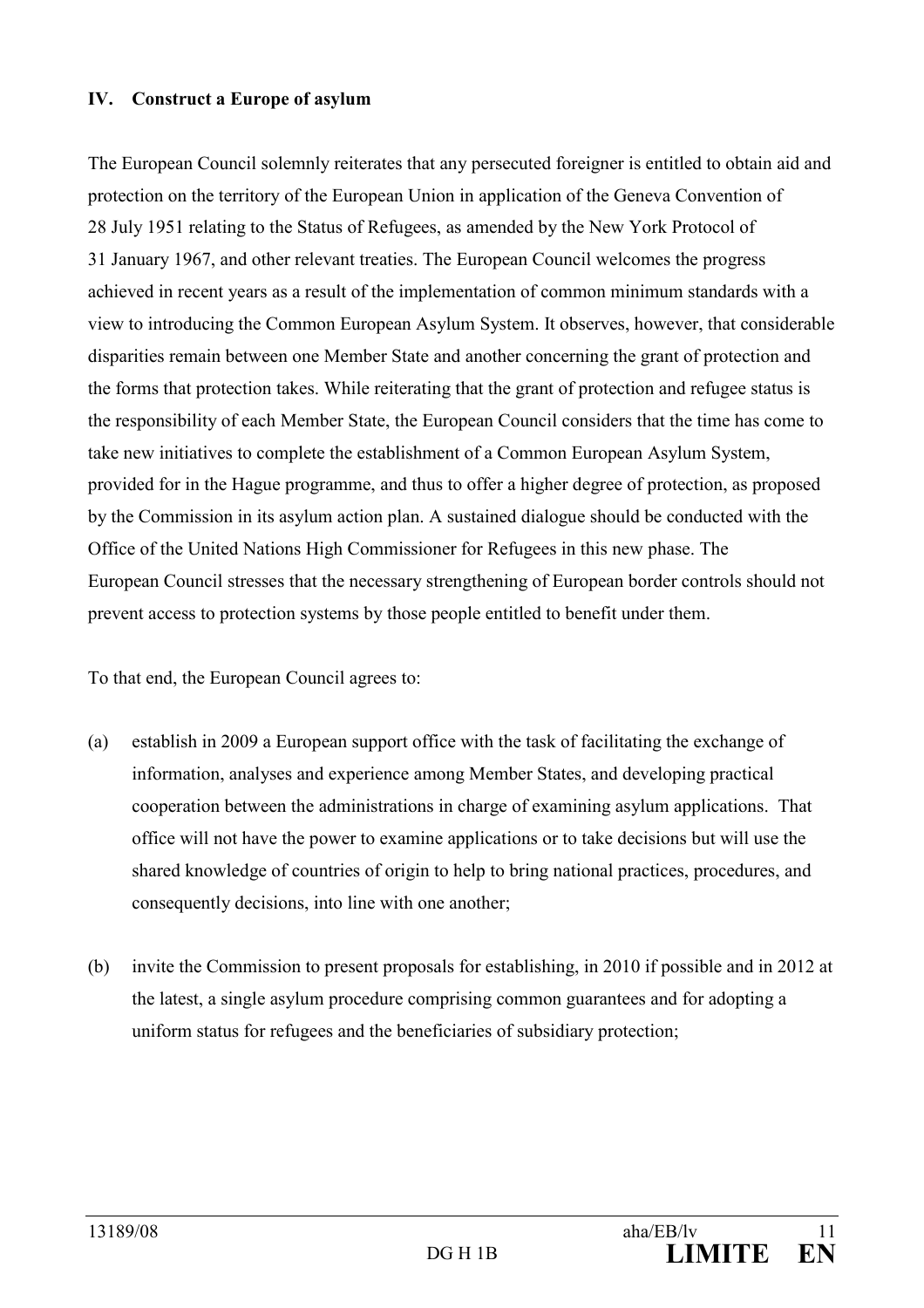- (c) establish procedures, in the case of crisis in a Member State faced with a massive influx of asylum-seekers, to enable the secondment of officials from other Member States to help that State and the demonstration of effective solidarity with that State by mobilising existing EU programmes more rapidly. For those Member States which are faced with specific and disproportionate pressures on their national asylum systems, due in particular to their geographical or demographic situation, solidarity shall also aim to promote, on a voluntary and coordinated basis, better reallocation of beneficiaries of international protection from such Member States to others, while ensuring that asylum systems are not abused. In accordance with those principles, the Commission, in consultation with the UHCR where appropriate, will facilitate such voluntary and coordinated reallocation. Specific funding under existing EU financial instruments should be provided for this reallocation, in accordance with budgetary procedures;
- (d) strengthen cooperation with the Office of the United Nations High Commissioner for Refugees (UNHCR) to ensure better protection for people outside the territory of European Union Member States who request protection, in particular by:
- moving, on a voluntary basis, towards the resettlement within the European Union of people placed under the protection of the UNHCR, particularly as part of regional protection programmes;
- inviting the Commission, in liaison with the UNHCR, to present proposals for cooperation with third countries in order to strengthen the capacities of their protection systems;
- (e) invite the Member States to provide the personnel responsible for external border controls with training in the rights and obligations pertaining to international protection.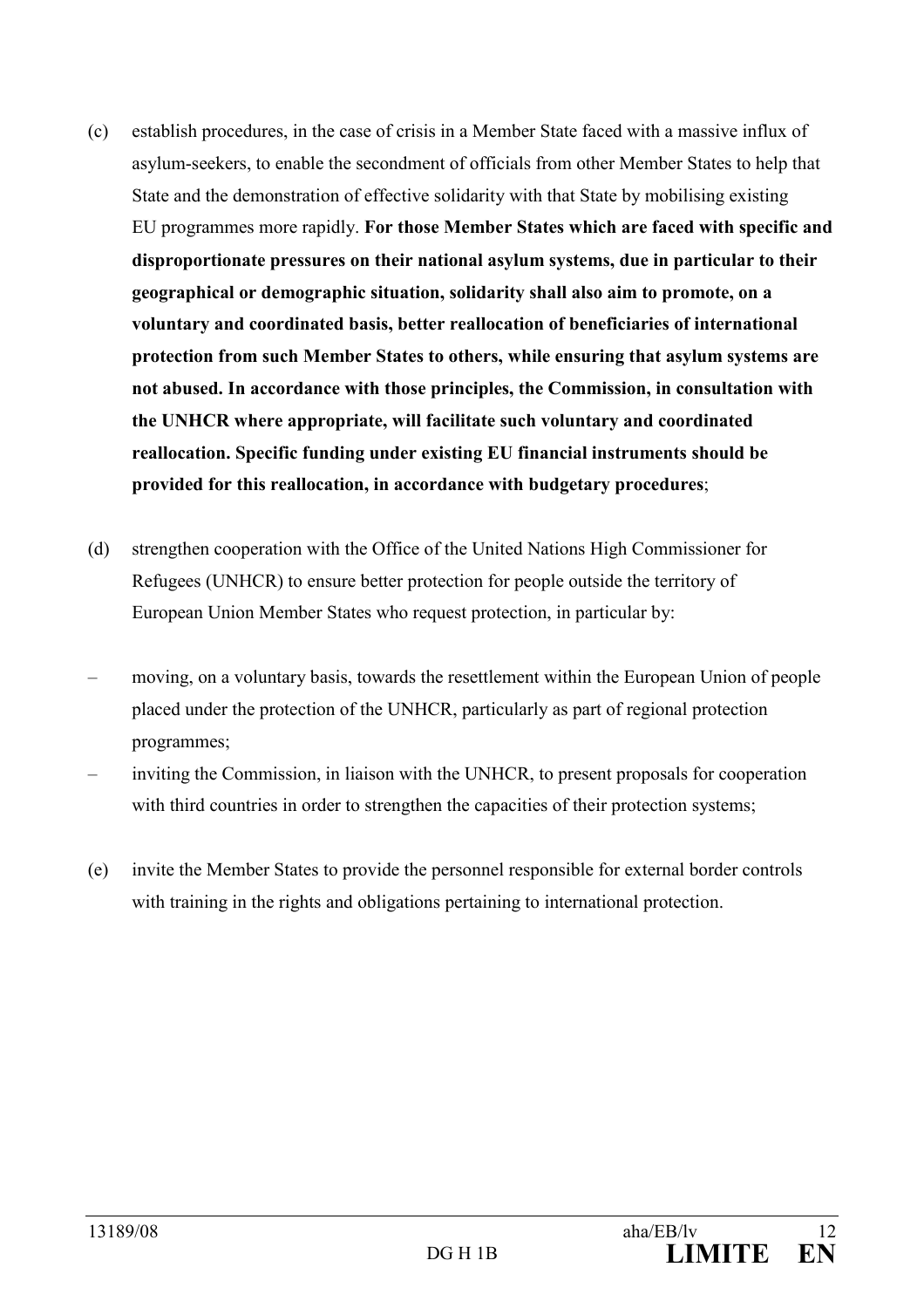# V. Create a comprehensive partnership with the countries of origin and of transit to encourage the synergy between migration and development

Recalling its conclusions of December 2005, December 2006 and June 2007, the European Council reaffirms its attachment to the Global Approach to Migration, which was the inspiration for the Euro-African conferences in Rabat and Tripoli in 2006 and the Euro-African summit in Lisbon in 2007. It is convinced that this approach, which addresses the organisation of legal migration, the control of illegal immigration, and the synergy between migration and development for the benefit of all the countries concerned and of the migrants themselves, is a highly relevant approach to the East and South of Europe. Migration must become a major component in Member States' and EU external relations, which presupposes examination of the quality of the existing dialogue with each third country on migration.

The European Council undertakes, on this basis, to support the development of the countries involved and with them to build a close partnership encouraging the synergy between migration and development.

To that end, the European Council agrees to:

- (a) conclude EU-level or bilateral agreements with the countries of origin and of transit containing, as appropriate, clauses on the opportunities for legal migration adapted to the labour market situation in the Member States, the control of illegal immigration, readmission, and the development of the countries of origin and of transit; the European Council invites the Member States and the Commission to inform and consult each other on the objectives and limits of such bilateral agreements, and on readmission agreements;
- (b) encourage Member States, as far as they are able, to offer the nationals of partner countries to the East and South of Europe opportunities for legal immigration adapted to the labour market situation in Member States, enabling those nationals to acquire training or professional experience and accumulate savings that they can use for the benefit of their home countries. The European Council invites Member States to encourage in this context forms of temporary or circular migration, in order to prevent a brain drain;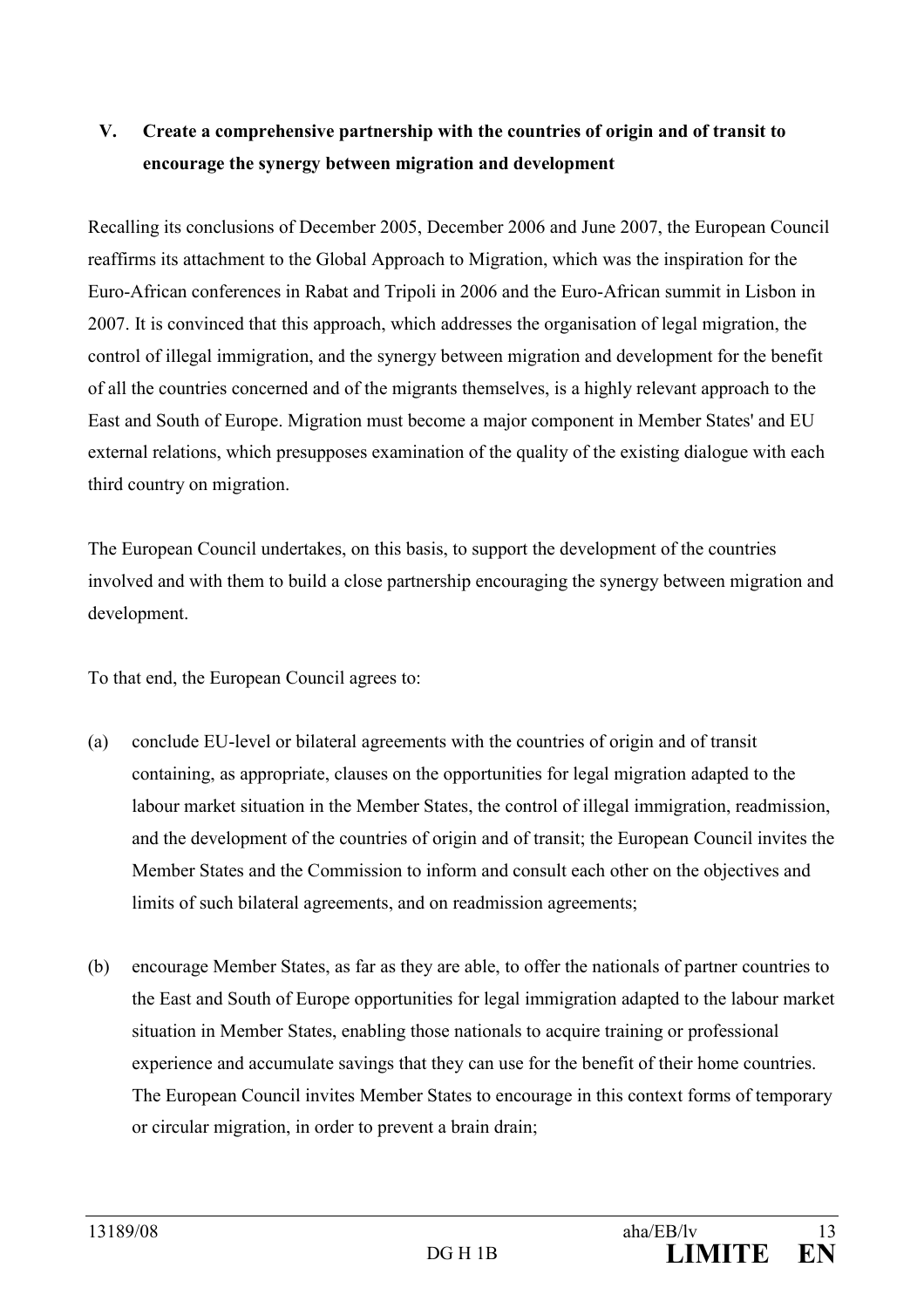- (c) pursue policies of cooperation with the countries of origin and of transit in order to deter or prevent illegal immigration, in particular by capacity-building in those countries;
- (d) integrate migration and development policies more effectively by examining how such policies may benefit the regions of origin of immigration, in coherence with other aspects of development policy and the Millennium Development Goals. The European Council invites Member States and the Commission in this context to focus, within the sectoral priorities identified with the partner countries, on solidarity development projects that raise the living standards of citizens, for example in the areas of nutrition, health care, education, vocational training and employment;
- (e) promote co-development actions that enable migrants to take part in the development of their home countries. The European Council recommends that Member States support the adoption of specific financial instruments for transferring migrants' remittances securely and more cheaply to their countries for the purposes of investment and welfare insurance;
- (f) firmly implement the partnership between the European Union and Africa agreed in Lisbon in December 2007, the conclusions of the first Euro-Mediterranean ministerial meeting on migration held in Albufeira in November 2007 and the Rabat action plan and to that end call on the second Euro-African ministerial conference on migration and development in Paris in autumn 2008 to decide on practical measures; develop, in accordance with its conclusions of June 2007, the Global Approach to Migration to the East and South-east of Europe, and, in this respect, welcome the initiative of a ministerial conference on this topic in April 2009 in Prague; continue to make use of the existing political and sectoral dialogues, particularly with the countries of Latin America, the Caribbean and Asia, in order to consolidate mutual understanding of what is at stake in the field of migration and intensify current cooperation;